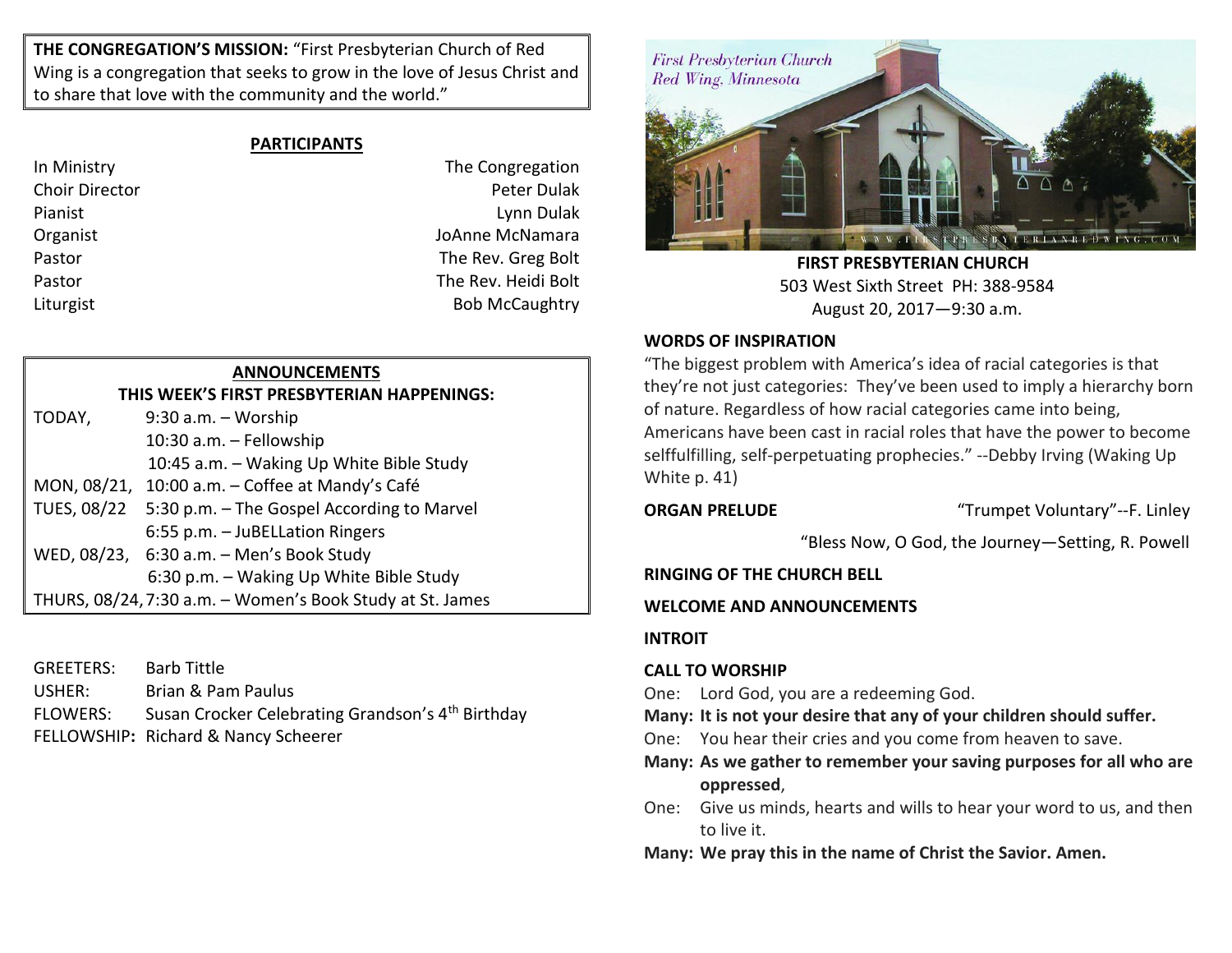**\*HYMN OF PRAISE** Hymn #454 "Blessed Jesus, at Your World" *(Prayer request cards are collected by the usher.)*

### **\*PRAYER OF CONFESSION**

**God, forgive us. Our communion is not always visible to the world. Sometimes we allow threats to unity to enter the church, making it hard to see that we are your community. We act as though we do not need each other. We do not always love one another. We do not know and bear one another's burdens. We fail to build each other up. We do not always give ourselves willingly and joyfully to one another. Forgive us, and strengthen us so that we may live in the unity that you grant us.**

### **\*SILENT PRAYER**

#### **\*ASSURANCE OF PARDON**

One: By Christ's work, we are reconciled and united with God and with one another. Thanks be to God for the Good News.

**Many: In Jesus Christ, we are forgiven. Amen.**

**\*PRAYER RESPONSE** Hymn #576 "Gloria, Gloria"

Gloria, Gloria, in excelsis Deo! Gloria, Gloria, alleluia, alleluia

## **A TIME FOR YOUNG DISCIPLES**

| <b>NEW TESTAMENT LESSON</b>   | Galatians 3:23-29 (read responsively)   |
|-------------------------------|-----------------------------------------|
| <b>SPECIAL MUSIC</b>          | "Pachelbel's Canon"-J. Pachelbel        |
|                               | Peggy Thompson and Mary Ellen Halverson |
| <b>OLD TESTAMENT LESSON</b>   | 1 Kings 10:1-13                         |
| $Ono: Tho$ $Mord$ of the lard |                                         |

One: The Word of the Lord. **Many: Thanks be to God!**

| SERMON |  |
|--------|--|
|--------|--|

**\*HYMN OF HOPE** #419 "How Clear is Our Vocation, Lord"

Rev. Greg Bolt

**\*AFFIRMATION OF FAITH** (Book of Confessions, Confession of Belhar, 10.3) **We believe that this unity must become visible so that the world may believe that separation, enmity and hatred between people and groups is sin which Christ has already conquered, and accordingly that** 

**anything which threatens this unity may have no place in the church and must be resisted.**

#### **PRAYERS OF THE PEOPLE**

| <b>Petitions</b>  |              |
|-------------------|--------------|
| Pastoral Prayer   |              |
| The Lord's Prayer | Hymnal p. 16 |
| Response          |              |

# **WORSHIP THROUGH TITHES AND OFFERINGS**

| ffertory |  |
|----------|--|
|----------|--|

**Offertory** "Loure"—Arr. T. Birchwood

### **\*Doxology** Hymn #591

Praise God, from whom all blessings flow; Praise Christ, all people here below; Praise Holy Spirit Evermore; Praise triune God, whom we adore. Amen.

## **\*Prayer of Dedication**

- One: In deep gratitude for all that You have done for us, we offer ourselves and our gifts to You—living sacrifices of worship and praise.
- **Many**: **Transform our hearts and minds from the inside out; show us what is good and pleasing in Your sight, so that we may be quick to recognize Your call, and quick to respond. In the name of Jesus, our Messiah and Lord, Amen.**
- \*HYMN OF TRUST Hymn #420 "God of Grace and God of Glory"

## **\*CHARGE AND BLESSING**

**\*BENEDICTION RESPONSE** 

**Go with us, Lord and guide the way Through this and every coming day, That in Your Spirit strong and true**

**Our lives may be our gift to you** (Tune: Hymn #535)

**\*POSTLUDE** "God of Grace and God of Glory"—Setting, J. Weber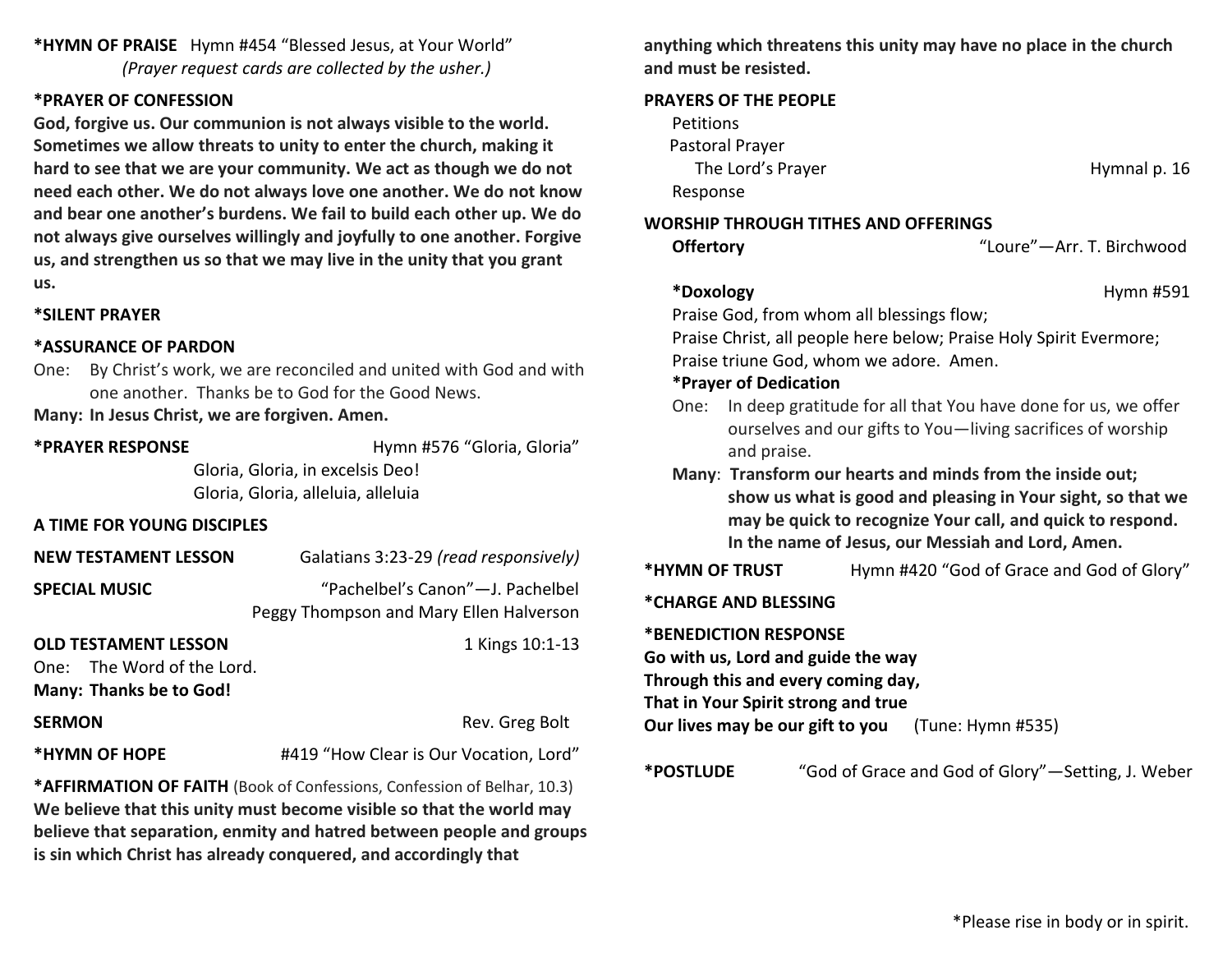# **Galatians 3:23-29** *(read responsively)*

**<sup>23</sup>**Now before faith came, we were imprisoned and guarded under the law until faith would be revealed**. <sup>24</sup> Therefore the law was our disciplinarian until Christ came, so that we might be justified by faith. <sup>25</sup>** But now that faith has come, we are no longer subject to a disciplinarian, **<sup>26</sup> for in Christ Jesus you are all children of God through faith. <sup>27</sup>** As many of you as were baptized into Christ have clothed yourselves with Christ. **<sup>28</sup> There is no longer Jew or Greek, there is no longer slave or free, there is no longer male and female; for all of you are one in Christ Jesus. <sup>29</sup>** And if you belong to Christ, then you are Abraham's offspring, heirs according to the promise.

## **1 Kings 10: 1-13**

When the queen of Sheba heard of the fame of Solomon (fame due to the name of the LORD), she came to test him with hard questions. **<sup>2</sup>** She came to Jerusalem with a very great retinue, with camels bearing spices, and very much gold, and precious stones; and when she came to Solomon, she told him all that was on her mind. **<sup>3</sup>** Solomon answered all her questions; there was nothing hidden from the king that he could not explain to her. **<sup>4</sup>** When the queen of Sheba had observed all the wisdom of Solomon, the house that he had built, **<sup>5</sup>** the food of his table, the seating of his officials, and the attendance of his servants, their clothing, his valets, and his burnt offerings that he offered at the house of the LORD, there was no more spirit in her.

**<sup>6</sup>** So she said to the king, "The report was true that I heard in my own land of your accomplishments and of your wisdom, **<sup>7</sup>** but I did not believe the reports until I came and my own eyes had seen it. Not even half had been told me; your wisdom and prosperity far surpass the report that I had heard. **<sup>8</sup>**Happy are your wives! Happy are these your servants, who continually attend you and hear your wisdom! **<sup>9</sup>** Blessed be the LORD your God, who has delighted in you and set you on the throne of Israel! Because the LORD loved Israel forever, he has made you king to execute justice and righteousness." **<sup>10</sup>** Then she gave the king one hundred twenty talents of gold, a great quantity of spices, and precious stones; never again did spices come in such quantity as that which the queen of Sheba gave to King Solomon.

**<sup>11</sup>** Moreover, the fleet of Hiram, which carried gold from Ophir, brought from Ophir a great quantity of almug wood and precious stones. **<sup>12</sup>** From the almug wood the king made supports for the house of the LORD, and for the king's house, lyres also and harps for the singers; no such almug wood has come or been seen to this day.

**<sup>13</sup>** Meanwhile King Solomon gave to the queen of Sheba every desire that she expressed, as well as what he gave her out of Solomon's royal

**THE JUBELLATION RINGERS** begin practice on Tuesday, August 22 at 6:55 PM!!! Come ring with us. We'll teach you techniques but it's a good idea to have knowledge of reading music. We will be playing in church the second Sunday of every month.

bounty. Then she returned to her own land, with her servants.

For more information, contact Mary Ellen Halverson at 651 388-7066 or mary ellen halverson@yahoo.com